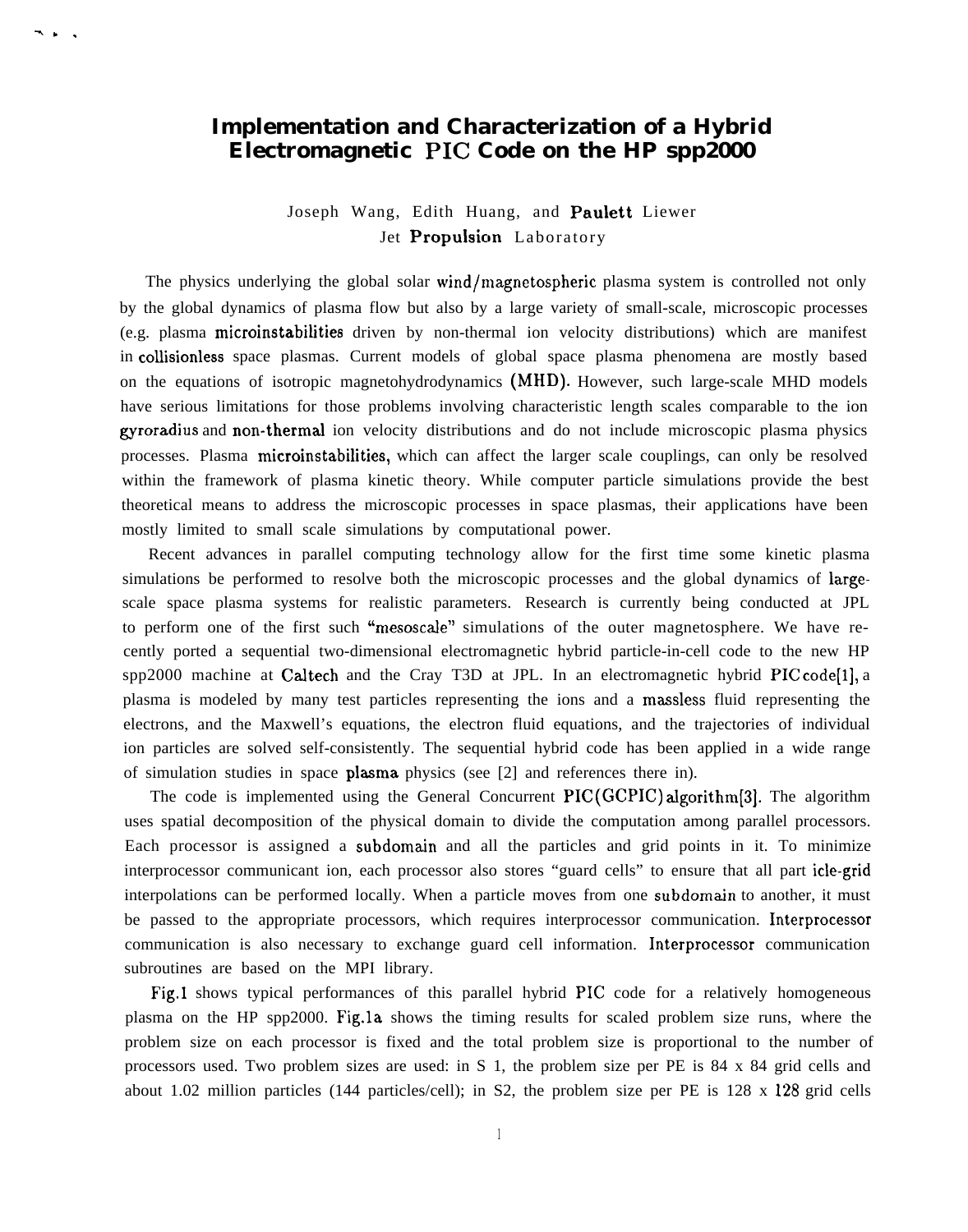and about 2.7 million particles (144 particles/cell). When the problem size is scaled to 128 processors, the total problem size is about 0.9 million grids and 130 million particles for S1 and 2.1 million grids and 302 million particles for S2 respectively. (The memory size required to run these two problems is 30 Mbytes/PE for S1 and 70 Mbytes/PE for S2 respectively.) The CPU time per time step is plotted as a function of the grid cell numbers. We find that the parallel hybrid code runs at a high parallel efficiency of  $\geq 90\%$  for both problems. For comparison, we also plot the timing results of running the parallel hybrid code on the Cray T3D (for S1) using up to 128 PE and running the sequential hybrid code on a single CPU of Cray J90. The millions of floating point operations per second per CPU (Mflops/CPU) achieved for these runs are 77 MfIops/CPU for the HP spp2000 (peak speed: 720 Mflops/CPU) and 19.5 Mflops/CPU for the Cray T3D (peak speed: 150 Mflops/CPU) respectively. Using the CPU time divided by the maximum number of particles (or grid cells) used in these runs as a measure of the performance, we find the results displayed in Fig.la represent a speedup of about 340 on a 128 PE HP spp2000 over a 1 CPU Cray J90. In Fig.1b we show the timing results for running a fixed size problem on the HP spp2000 as a function of the number of processors used. The total problem size in Fig.1b is  $256 \times 256$  grid cells and about 9.44 million particles. Not surprisingly, for fixed size problem runs the parallel efficiency decreases as the number of processors increases due to decreasing workload per processor. In order to achieve  $a > 90\%$  parallel efficiency for our parallel hybrid code on the HP spp2000, we find that each processor needs to have a minimum workload larger than 64 x 64 grid cells and 0.5 million particles.

## Acknowledgement:

We thank our collaborators, S. Peter Gary and Dan Winske of Los Alamos National Lab, for their contributions. This research is supported by the NASA Space Physics SR&T Program. Access to the HP spp2000 at Caltech and the Cray T3D at JPL was provided by funding from NASA Offices of Aeronautics, Mission to Planet Earth, and Space Science.

## Reference:

. . .

i

1. D. Winske and N. Omidi, Hybrid codes, methods and applications, in Computer Space Plasma Physics: Simulation Techniques and Software, edited by H. Matsumoto and Y. Omura, Tokyo, 1993.

2. S.P. Gary , J. Wang, D. Winske, and S. A. Fuselier, Proton temperature anisotropy upper bound, J, Geophys. Res., (in press, 1997).

3. P.C. Liewer, and V.K. Decyk, A general concurrent algorithm for plasma particle-in-cell simulation codes, J. Comput. Phys, 85, pp302, 1989.